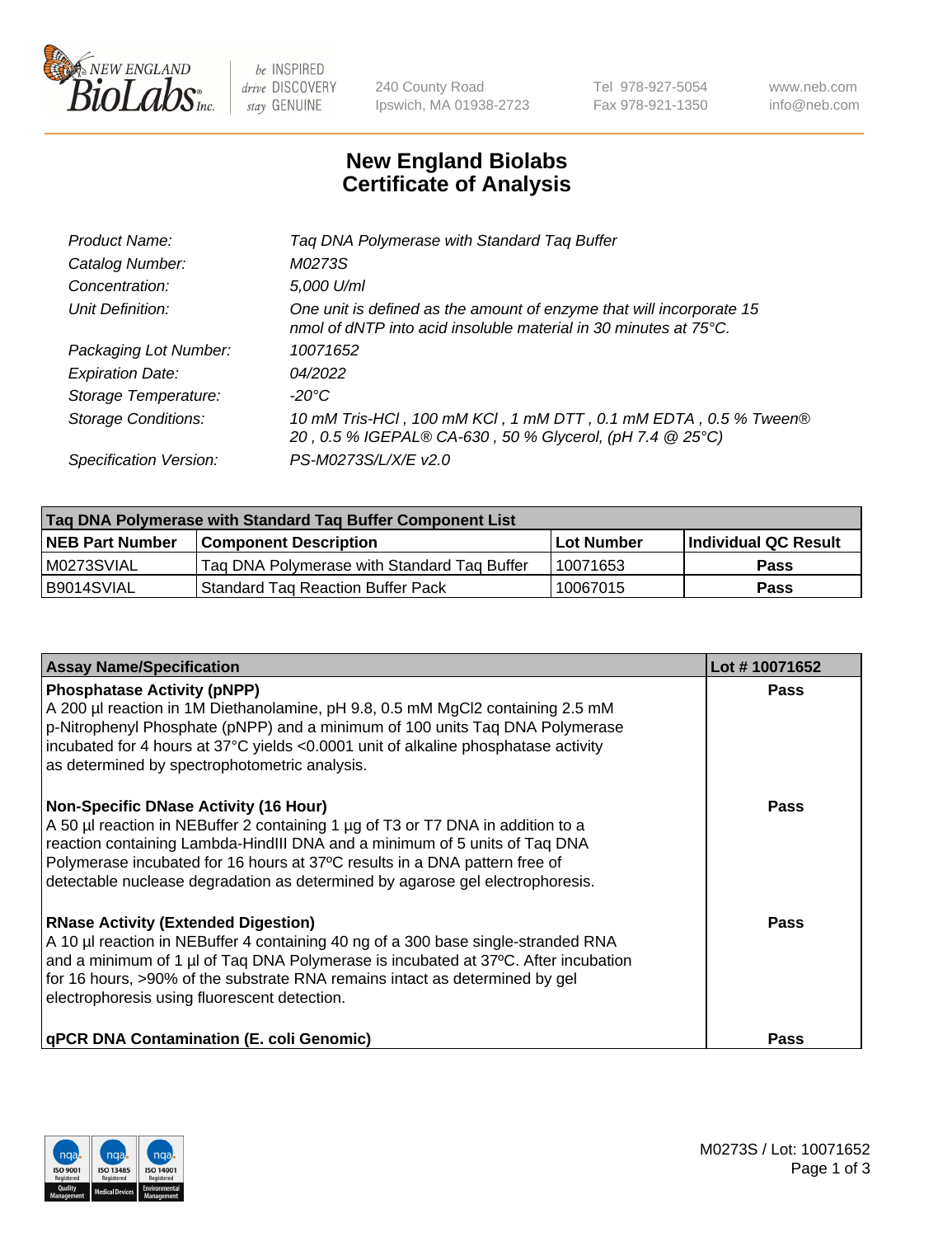

be INSPIRED drive DISCOVERY stay GENUINE

240 County Road Ipswich, MA 01938-2723 Tel 978-927-5054 Fax 978-921-1350

www.neb.com info@neb.com

| <b>Assay Name/Specification</b>                                                                                                                                                                                                                                                                                                                                   | Lot #10071652 |
|-------------------------------------------------------------------------------------------------------------------------------------------------------------------------------------------------------------------------------------------------------------------------------------------------------------------------------------------------------------------|---------------|
| A minimum of 5 units of Taq DNA Polymerase is screened for the presence of E. coli<br>genomic DNA using SYBR® Green qPCR with primers specific for the E. coli 16S rRNA<br>locus. Results are quantified using a standard curve generated from purified E. coli<br>genomic DNA. The measured level of E. coli genomic DNA contamination is ≤ 1 E. coli<br>genome. |               |
| <b>Protein Purity Assay (SDS-PAGE)</b><br>Taq DNA Polymerase is ≥ 99% pure as determined by SDS-PAGE analysis using Coomassie<br>Blue detection.                                                                                                                                                                                                                  | <b>Pass</b>   |
| PCR Amplification (5.0 kb Lambda DNA)<br>A 50 µl reaction in Standard Taq Reaction Buffer in the presence of 200 µM dNTPs and<br>0.2 µM primers containing 5 ng Lambda DNA with 1.25 units of Tag DNA Polymerase for<br>25 cycles of PCR amplification results in the expected 5.0 kb product.                                                                    | <b>Pass</b>   |
| Single Stranded DNase Activity (FAM-Labeled Oligo)<br>A 50 µl reaction in ThermoPol® Reaction Buffer containing a 10 nM solution of a<br>fluorescent internal labeled oligonucleotide and a minimum of 25 units of Taq DNA<br>Polymerase incubated for 30 minutes at 37°C and 75°C yields <10% degradation as<br>determined by capillary electrophoresis.         | <b>Pass</b>   |
| <b>Endonuclease Activity (Nicking)</b><br>A 50 µl reaction in ThermoPol® Reaction Buffer containing 1 µg of supercoiled<br>PhiX174 DNA and a minimum of 20 units of Taq DNA Polymerase incubated for 4 hours at<br>37°C and 75°C results in <10% conversion to the nicked form as determined by agarose<br>gel electrophoresis.                                   | <b>Pass</b>   |

This product has been tested and shown to be in compliance with all specifications.

One or more products referenced in this document may be covered by a 3rd-party trademark. Please visit <www.neb.com/trademarks>for additional information.